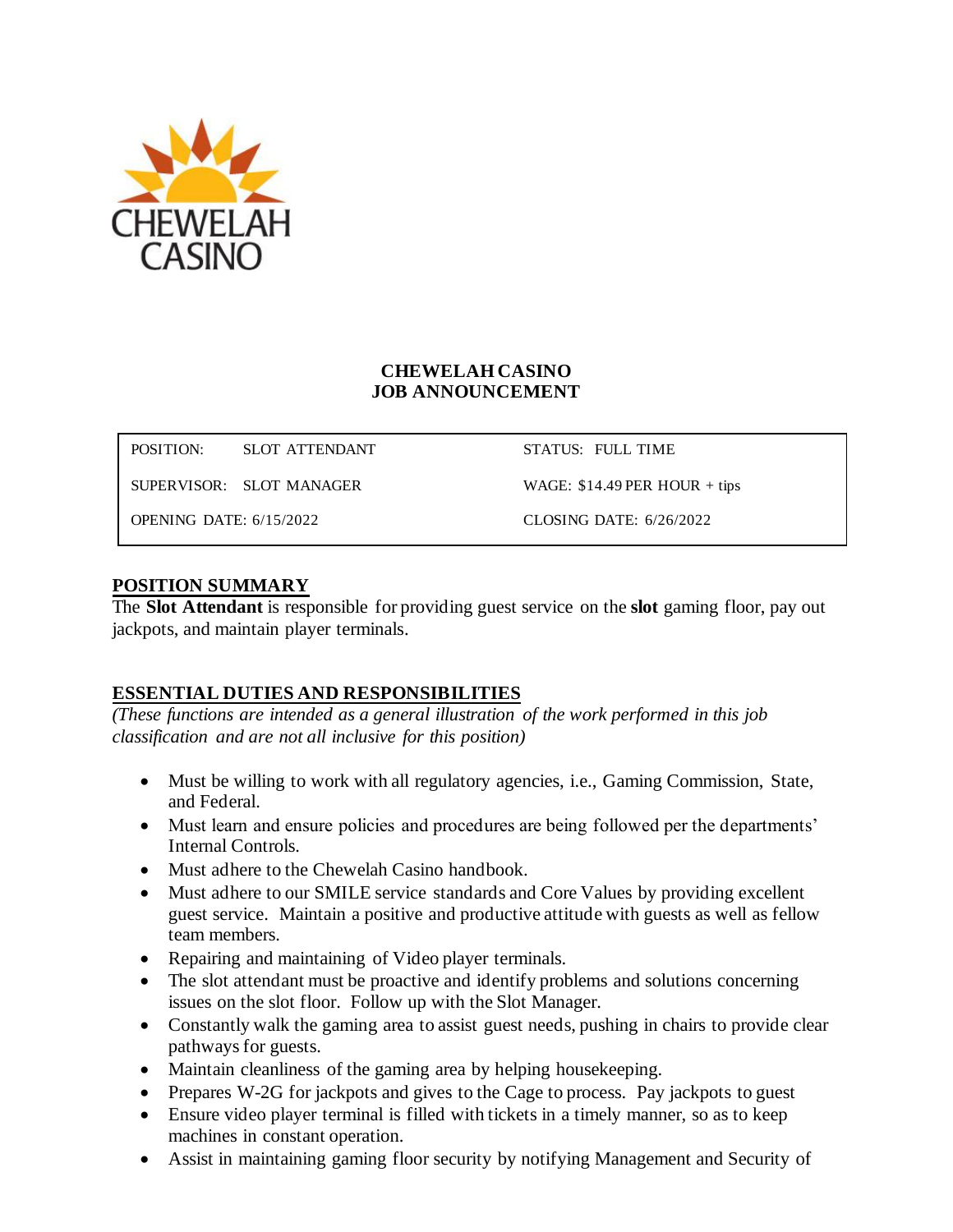suspicious activity.

- Responsible for staying up to date on current promotions and events. Communicate the information and instructions to our guests.
- Prompt new guests to sign onto our players club.
- Facilitates the flow of information by attending regularly scheduled departmental meetings.
- Must be able to work shift work, holidays, weekends, and special events.
- Additional duties as assigned.

# **GENERAL CONDITIONS**

Must have ability to:

- Communicate effectively with all levels of team members and guests.
- Work effectively in a fast-paced environment.
- Move around all work areas effectively and efficiently.
- Able to work periodically under conditions of extreme urgency (creating higher levels of job stress).

## **JOB QUALIFICATIONS**

- High school diploma or GED preferred.
- Electronics experience preferred.
- Excellent guest service skills.
- Ability to work independently and use good judgment.
- Must be able to multi-task.

### **PHYSICAL DEMANDS**

The physical demands described here are representative of those that must be met by a team member to successfully perform the essential functions of this job. Reasonable accommodations may be made to enable individuals with disabilities to perform the essential functions.

While performing the duties of this job, the team member may be required to talk, hear, walk, sit, reach, climb, stoop, kneel, crouch, or crawl and have hand to finger dexterity. The team member is frequently required to lift and/or move up to twenty-five pounds, occasionally lift and/or move up to fifty pounds, and infrequently lift and/or move up to one hundred pounds.

The team member is regularly required to stand for long periods of time.

Specific vision abilities required by this job include close vision, distance vision, color vision, peripheral vision, depth perception, and the ability to focus.

### **WORK ENVIRONMENT**

The work environment characteristics described here are representative of those a team member encounters while performing the essential functions of this job.

While performing the duties of this job the noise level in the work environment is usually moderate to loud. You may be subject to secondhand smoke when in the casino environment.

### **REGULATORY AND COMPLIANCE RESPONSIBILITIES**

In addition to the other duties described herein, every team member has the following responsibilities related to compliance with laws and regulations:

- Obtain and maintain a License B with Spokane Tribal Gaming Commission.
- Attend required training sessions offered by the Casinos.